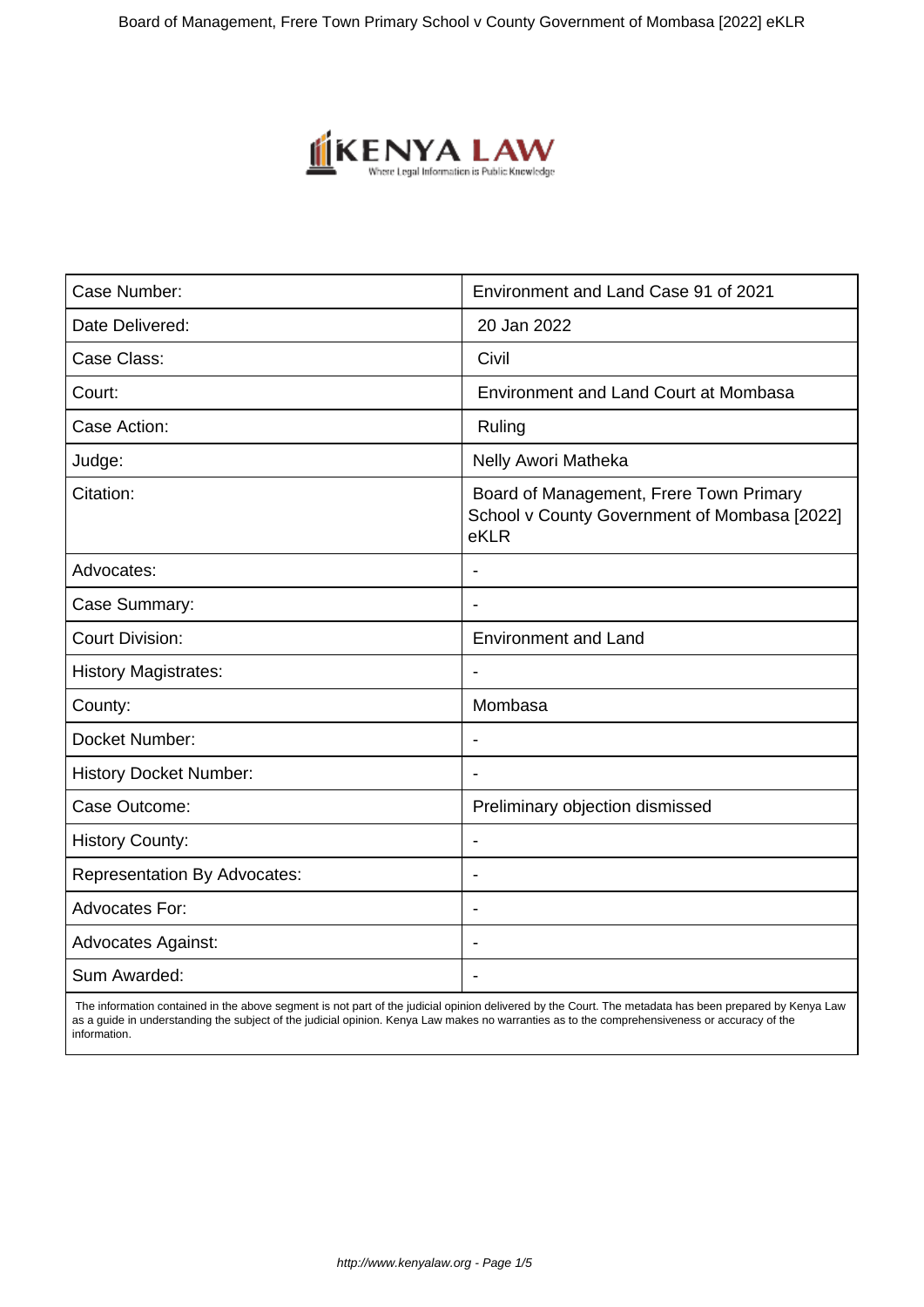## **THE REPUBLIC OF KENYA**

#### **IN THE ENVIRONMENT AND LAND COURT**

### **AT MOMBASA**

#### **ELC CASE NO. 91 OF 2021**

# **BOARD OF MANAGEMENT, FRERE TOWN PRIMARY SCHOOL.......................PLAINTIFF**

### **VERSUS**

**COUNTY GOVERNMENT OF MOMBASA..................................................................................DEFENDANT**

# **RULING**

The defendant has raised a preliminary objection dated  $22<sup>nd</sup>$  June 2021 that the Application and the suit as drawn and filed offends Article 6,159(c) and 189 (3)  $\&$  (4) of the Constitution (all read together) and therefore a non-starter and should be dismissed and/or referred to an alternative dispute resolution forum in this case the Intergovernmental Technical Relations Committee. That this application and suit is an inter-governmental dispute whose resolution is envisaged and provided for differently under the Constitution and Statute. The Application and suit is filed contrary to the Constitution and Section 30-35 of the Intergovernmental Relations Act No.2 of 2012 which provides that National and County Governments to have mutual relations on the basis of consultation and cooperation and settle disputes amicably. That this Application and suit is premature and this Honourable court ought to decline to hear it as provided for under the Constitution of Kenya and Section 35 of the Intergovernmental Relations Act No. 2 of 2012 and the inherent powers of this Honourable Court refer this matter for hearing and determination by alternative dispute resolution mechanisms. The Defendant pray that the Application and suit (Plaint) dated 18<sup>th</sup> May 2021 be dismissed.

The plaintiff submitted that the issue for determination is whether the matter is an intergovernmental dispute under the section 30-35 of the Intergovernmental Relations Act. That the intergovernmental relations act defines an intergovernmental dispute to being a dispute between two levels of governments. Section 3 Intergovernmental Relations Act provides the objects and purposes of the which include to provide mechanisms for the resolution of intergovernmental disputes where they arise. Part IV of the Act provides for Dispute Resolution Mechanisms. Section 30 (1) defines a Dispute under the Act unless the context otherwise requires as an "intergovernmental dispute.

*"Section 30 (2) provides that Part IV shall apply to resolution of dispute*

*(a) between the national government and a County Government or,*

*(b) amongst County governments*."

That the Court in Petition No. 370 of 2015, Isiolo County Assembly Service Board & another vs Principal Secretary (Devolution) Ministry of Devolution and Planning A. another (2016) eKLR Onguto J stated:-

*"The dispute must be between the two levels of government. It must not be between one or the other on the other hand and an individual or person on the other hand. A dispute between a person or State officer in his individual capacity seeking to achieve his own interest or rights would not equate an intergovernmental dispute. A dispute between two or more county governments would however equate an intergovernmental dispute: See section 30(2) (b) of the Act. By the better reason, it would also follow that where a state officer seeks through any means to advance the interest of a government, whether county or national, against another government whether county or national, then such a dispute would rank as an intergovernmental dispute."*

That the definitions of what constitutes government are laid down elaborately within the constitution. The Constitution does not include every institution in the country as a vestige of the level of government either County or National government. The Board of Management of Primary Schools are established under the Basic education act section 56.The comprehensive role of the board is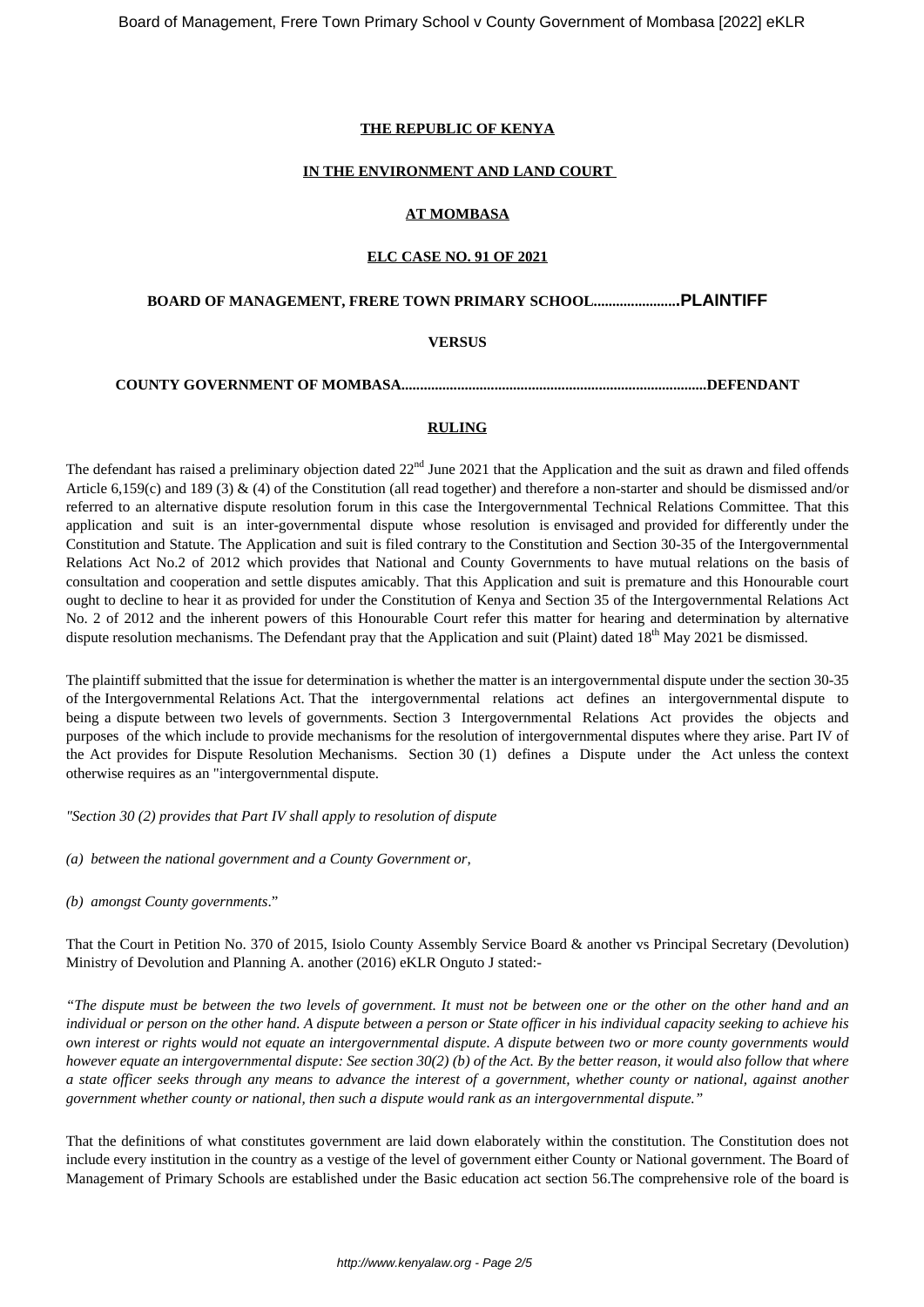provided there under including promoting the best Interests of the institution and ensure its development, ensure and assure the provision of proper and adequate physical facilities for the institution among others. That the intention of Parliament was to give authority to the Board of Management to oversee all affairs in relation to day to day management of schools. The School Board in its capacity is to ensure implementation of Government Education policy while liaising together with various institutions within the government and outside the government.

This court has considered the preliminary objection and the submissions therein. The preliminary objection to be determined is whether or not this court has jurisdiction to entertain the same. A Preliminary Objection, as stated in the case of Mukisa Biscuit Manufacturing Company Ltd vs West End Distributors Ltd (1969) E.A 696,

*"……… consists of a point of law which has been pleaded, or which arises by clear implication out of pleadings and which if argued as a preliminary point may dispose of the suit*"

In the same case, Sir Charles Newbold said:

"*A Preliminary Objection is in the nature of what used to be a demurrer. It raises a pure point of law which is argued on the assumption that all the facts pleaded by the other side are correct. It cannot be raised if any fact had to be ascertained or if what is sought is the exercise of judicial discretion".*

J.B. Ojwang, J (as he then was) in the case of Oraro vs. Mbajja (2005) e KLR had the following to state regarding a 'Preliminary Objection'.

"*I think the principle is abundantly clear. A "preliminary objection", correctly understood is now well identified as, and declared to be the point of law which must not be blurred with factual details liable to be contested and in any event, to be proved through the processes of evidence. Any assertion which claims to be preliminary objection, and yet it bears factual aspects calling for proof, or seeks to adduce evidence for its authentication, is not, as a matter of legal principle, a true preliminary objection which the court should allow to proceed. I am in agreement ……... that, "where a court needs to investigate facts, a matter cannot be raised as a preliminary point.".*

The issue as to whether or not this has jurisdiction is therefore properly raised as a Preliminary Objection and the court will consider the same.

On the issue of jurisdiction of this court, it is a finding of fact that the subject matter of the current matter is between a school and the County Government of Mombasa. In the case of "The MV Lilian "S" (1989)KLRI, the court stated as follows;

*"Jurisdiction is everything. Without it a court has no power to make one more step. Where a court has no jurisdiction, there would be no basis for a continuation of proceedings pending other evidence. A court of law downs tools in respect of the matter before it the moment that it holds the opinion that it is without jurisdiction".*

In the instant case the the defendant stated that this Application and suit is premature and this Honourable court ought to decline to hear it as provided for under the Constitution of Kenya and Section 35 of the Intergovernmental Relations Act No. 2 of 2012 and the inherent powers of this Honourable Court refer this matter for hearing and determination by alternative dispute resolution mechanisms.

This court is fully aware that w**here a specific dispute resolution mechanism is prescribed by the Constitution or a statute, parties should to resort to that mechanism first before purporting to invoke the inherent jurisdiction of the High Court.** Article **189 (3) & (4)** of the Constitution provides as follows:-

*"(3) In any dispute between governments, the governments shall make every reasonable effort to settle the dispute, including by means of procedures provided under national legislation.*

*(4) National legislation shall provide procedures for settling inter-governmental disputes by alternative dispute resolution mechanisms, including negotiation, mediation and arbitration."*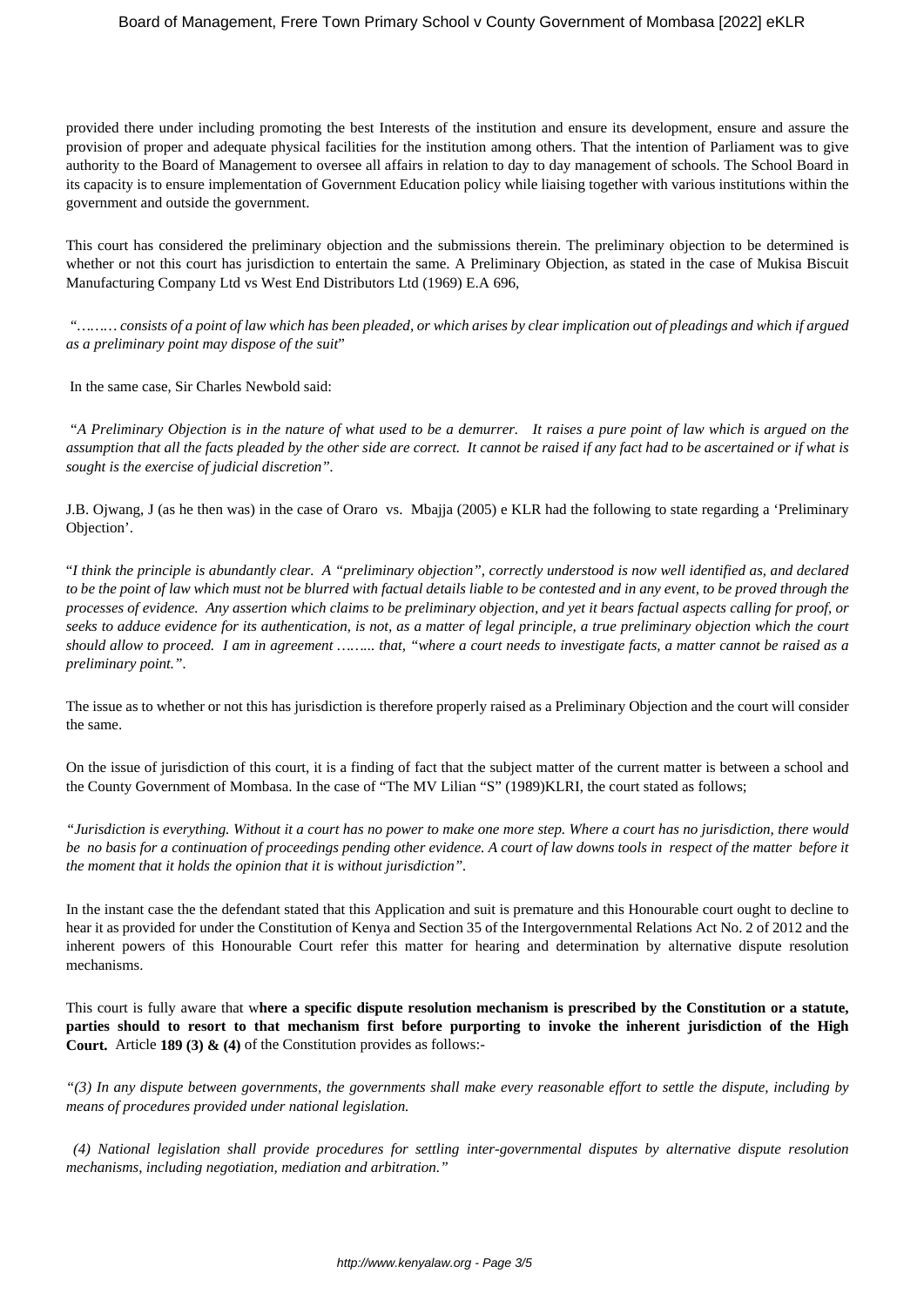*The legislation contemplated above is the Intergovernmental Relations Act a*n Act of Parliament to establish a framework for consultation and co-operation between the national and county governments and amongst county governments; to establish mechanisms for the resolution of intergovernmental disputes pursuant to Articles **6** and **189** of the Constitution, and for connected purposes.

*Section 3 of the act provides the objects and purposes of the act which include to* provide mechanisms for the resolution of intergovernmental disputes where they arise*. Part* **IV** *of the Act provides for Dispute Resolution Mechanisms. Section* **30 (1)** *defines a Dispute under the Act unless the context otherwise requires as an "intergovernmental dispute." Section* **30 (2)** *provides that Part* **IV** *shall apply to resolution of disputes* **(a)** *between the national government and a County Government or* **(b)** *amongst County governments.*

What constitutes a dispute within the context of the Intergovernmental Relations Act has received judicial construction by the High Court**.** In *Isiolo County Assembly Service Board & another vs Principal Secretary (Devolution) Ministry of Devolution and Planning & another* Onguto J stated that;

'*The dispute must be between the two levels of government. It must not be between one or the other on the other hand and an individual or person on the other hand. A dispute between a person or State officer in his individual capacity seeking to achieve his own interest or rights would not equate an intergovernmental dispute. A dispute between two or more county governments would however equate an intergovernmental dispute: see section 30(2)(b) of the Act. By the better reason, it would also follow that where a state officer seeks through any means to advance the interest of a government, whether county or national, against another government whether county or national, then such a dispute would rank as an intergovernmental dispute.*

*What precisely amounts to an intergovernmental dispute is not expressly detailed either under the Constitution or the Act. Guidance may however be retrieved from both Articles 6 and 189 of the Constitution as well as from Section 32 of the Act. Articles 6 and 189 provide for respect, cooperation and consultation in the conduct of the two governments' mutual relations and functions. The focus appears to be performance of functions and exercise of powers of each respective level of government. Section 32 of the Act however appears to precipitate even a commercial dispute as an intergovernmental dispute when the Section expressly refers to "any agreement" between the two levels of government or between county governments. The agreement, in other words, is not limited to that of performing functions or powers or that of guiding relations*.'

To buttress the above reliance has been placed in the case of *County Government of Nyeri v Cabinet Secretary, Ministry of Education Science & Technology & another (2014) eKLR,* where the Court at paragraph 10 while relying on *Intergovernmental Relations Frame Works Act 2005 of South Africa* gave basic requirements for a dispute to fall within the ambit of Intergovernmental Relations Act, it must fulfil the following requirements;

*"a) The dispute must involve a specific disagreement concerning a matter of fact, law or denial of another.*

*b) Must be of a legal nature. That is a dispute capable of being the subject of judicial proceedings.*

*c) Must be an intergovernmental one in that it involves various organs of state and arises from the exercise of powers of function assigned by the Constitution, a statute or an agreement or instrument entered into pursuant to the Constitution or a statute.*

# *d) The dispute may not be subject to any of the previously enumerated exceptions."*

In the case of *International Legal Consultancy Group & another v Ministry Of Health & 9 others* (2016) eKLR, it was held that the provision for dispute resolution between governments under the Act and the Constitution is intentionally established a consultative and amicable process in preference to court procedures, resort to which is only as last measure, if the alternative dispute resolution mechanism fail. The learned judge had this to say;

*65. "It is, in my view, apparent that the constitutional and legislative intent was to have all disputes between the two levels of government resolved through a clear process established specifically for the purpose by legislation, a process that emphasizes consultation and amicable resolution through processes such as arbitration rather than an adversarial court system. As a result, a separate dispute resolution mechanism for dealing with any disputes arising between the national and county governments, or between county governments, has been established.*